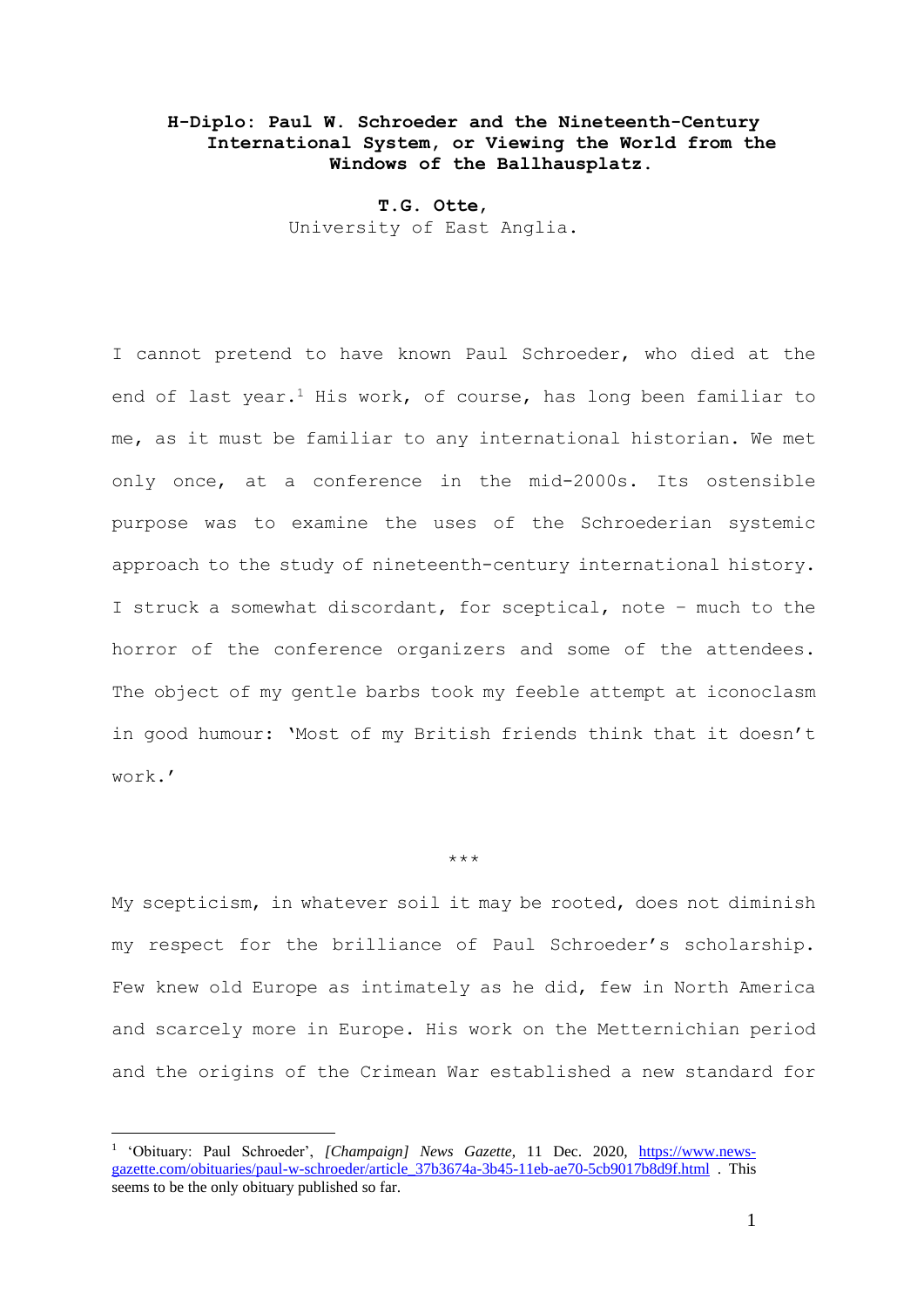studying Habsburg and European affairs in the first half of the long nineteenth century.<sup>2</sup> His later *magnum opus* on great power politics between the end of the Seven Years' War and the great European revolutions of 1848 became an instant classic, on a par with A.J.P. Taylor's *Struggle for Mastery*, which covered the period after 1848, though it preceded Schroeder's study by four decades.<sup>3</sup>

Taylor wrote from a radical liberal, nonconformist perspective, that reflected his own North Country background and upbringing. For all his mastery of the intricacies of European diplomacy, he looked askance at this Hobbesian theatre of egotistical (and ultimately foolish) struggles between states. Paul Schroeder's perspective was quite different, altogether more conservative and focused on order and stability.<sup>4</sup> He emphasized the ability of governments to learn practical lessons from the destruction wrought by Napoleon's wars and to embrace the need for a new regime of collective security. Taylor saw in Metternich a shallow cynic and a hypocrite, who '[i]n the usual way of statesmen who rule over a decaying empire, ... urged others to preserve the Austrian monarchy for their own good. He invented an

<sup>2</sup> P.W. Schroeder, *Metternich's Diplomacy at Its Zenith* (Austin, TX, 1962); and *Austria, Great Britain, and the Crimean War: The Destruction of the European Concert* (Ithaca, NY, and London, 1972).

<sup>3</sup> P.W. Schroeder, *The Transformation of European Politics, 1763-1848* (Oxford, 1994); see also A.J.P. Taylor, *The Struggle for Mastery of Europe, 1848-1918*  (Oxford, 1954).

<sup>4</sup> More trenchantly in some of his later essays, e.g. 'The Risks of Victory: An Historian's Provocation', *The National Interest* no. 66 (Winter 2001/2), 22-36, and 'International Order and Its Current Enemies', *Journal of the Society of Christian Ethics* xxiv, 2 (2004), 193-201.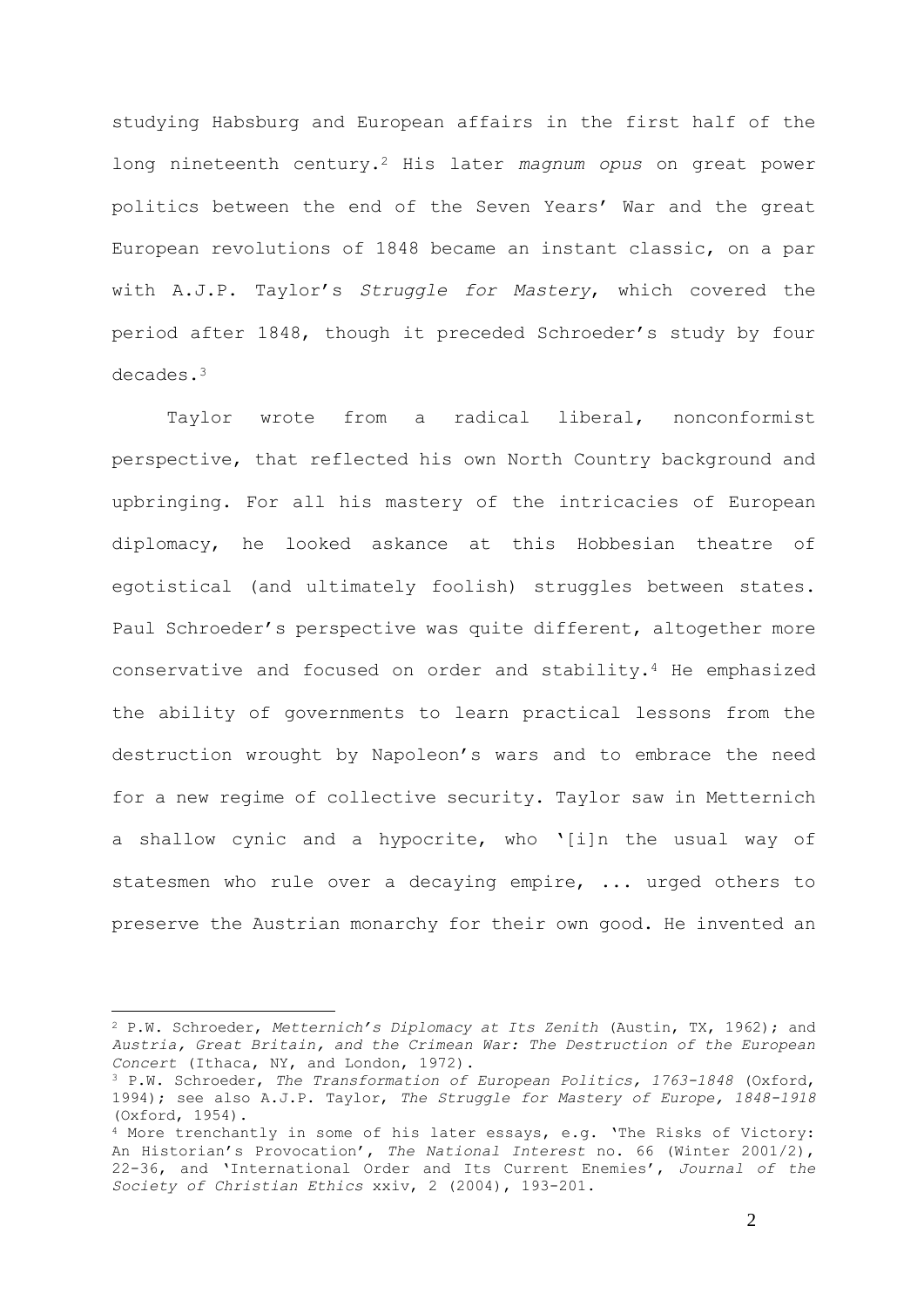"Austrian mission".'<sup>5</sup> Schroeder, by contrast, and perhaps oddly for a devout Lutheran, took that 'Austrian mission' more seriously; he approved of the Austrian chancellor's efforts to preserve order and peace.<sup>6</sup>

What sets Schroeder's work apart from that of other historians of his and earlier generations was his openness to approaches and concepts developed in the cognate discipline of International Relations.<sup>7</sup> Until then, all too often, it was – and sometimes still is - the much cherished belief of historians that, in Political Science, facts serve principally ornamental purposes; that they are selected with eye to a predetermined design or theoretical construct; and that they are not allowed to speak for themselves. This is not the place to serve up another helping of that old epistemological chestnut about nomothetic PolSci methods *versus* the ideographic inclinations of historians. Suffice it to say that Schroeder's interest in theoretical approaches and perspectives turned him into an exotic bird amongst his historical colleagues who tend, for the most part, to sport less colourful conceptual plumage.

<sup>5</sup> A.J.P. Taylor, 'Metternich', id., *Europe: Grandeur and Decline*  (Harmondsworth, Mdx., repr. 1967), 23-4. It is difficult to resist the conclusion that Taylor had contemporary British leaders, like Anthony Eden and Harold Macmillan, in mind when he made the comment.

<sup>6</sup> Wolfram Siemann, Metternich's most recent biographer, follows Schroeder's more positive assessment, id., *Metternich: Strategist and Visionary*  (Cambridge, MA, 2019).

 $7$  Exemplary, P.W. Schroeder, 'History and International Relations Theory: Not Use or Abuse, but Fit or Misfit', *International Security* xxii, 1 (1997), 67- 74.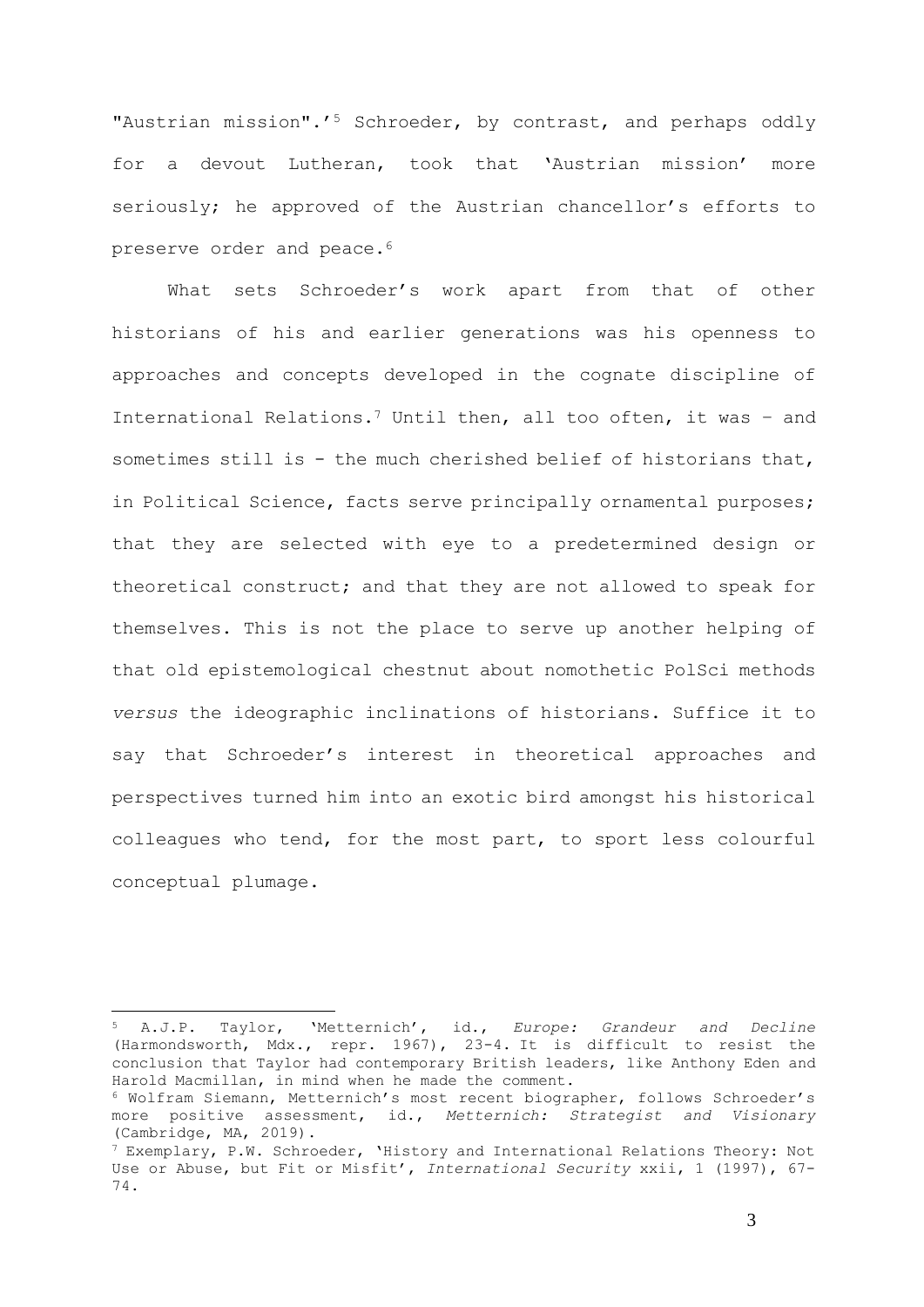According to Schroeder it is crucial to consider international history in a systemic context that includes the system's internal dynamics as much as the manner in which individual states operated within the system. He directed the attention of his fellow-toilers in the field to the dominant ethos of the system. Central to his analysis is the insight that, in order to pursue diplomatic objectives without major conflict, there needs to be mutual awareness and restraint between states and within the international system. Such sense of restraint, he claimed, was not fully developed in the eighteenth century. Contemporary balance of power ideas served principally to diminish lesser powers by fostering the notion of equivalence in any gains for the stronger ones. During the eighteenth century powers rose or declined with bewildering speed. Established great powers – Spain, Sweden, and the Netherlands – ceased to be great, and one of the largest entities of the period, the Polish-Lithuanian Commonwealth, ceased to exist altogether. Their places were taken by hitherto negligible Brandenburg-Prussia and fardistant Russia.

The experiences of the French revolution and Napoleon's nearhegemony of Europe changed attitudes. In Schroeder's reading, the Congress of Vienna ushered in a better world, only to be undermined, at least in parts, by the middle of the nineteenth century. At Vienna, the eighteenth-century 'conflict and competition balance of power' gave way to equilibrist thinking. According to Schroeder, this change in international relations

4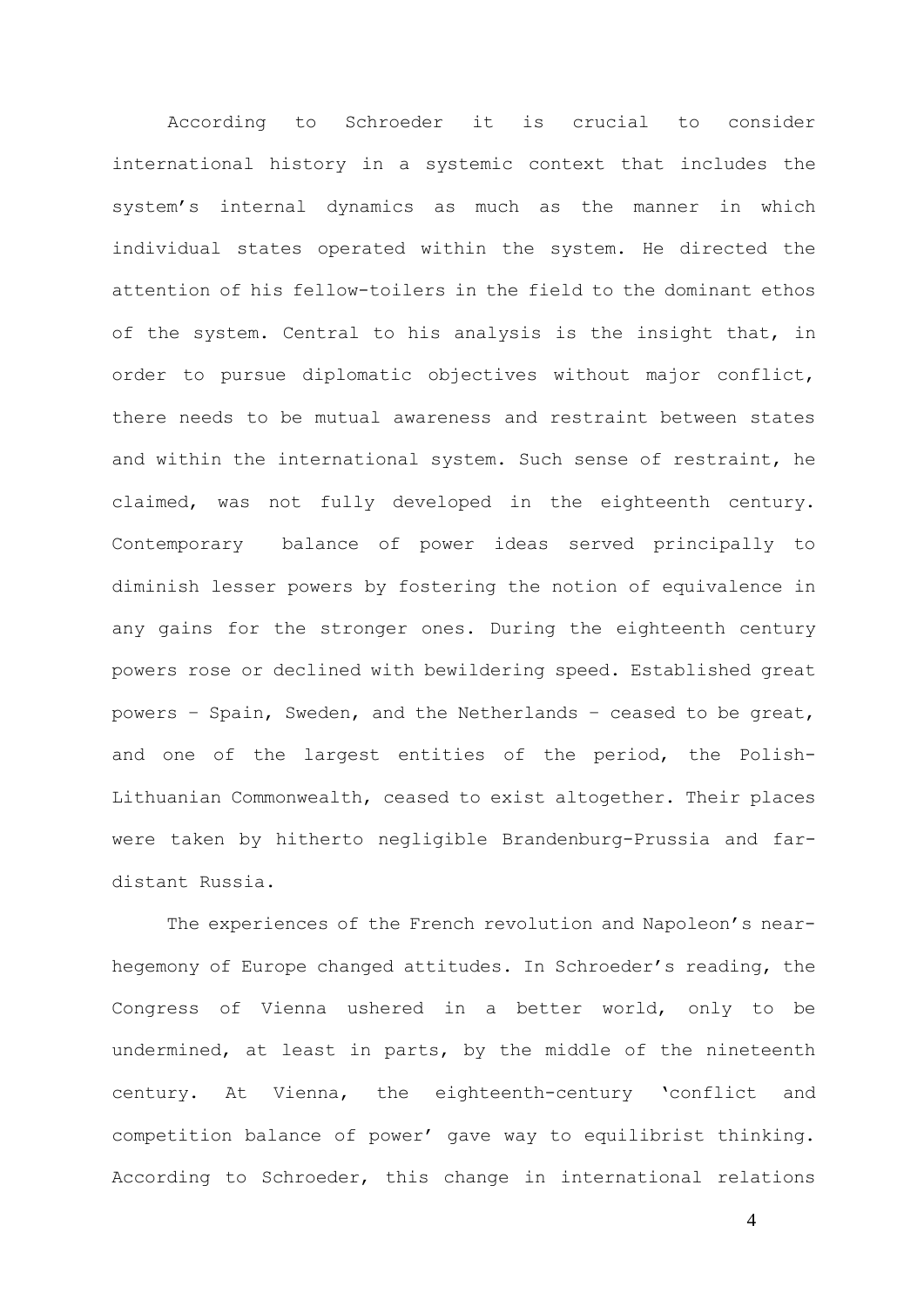was more profound than any changes wrought by the Atlantic, French or Industrial Revolutions. In a sense this was a real 'revolution', though Schroeder himself avoided use of that word, weighed down as it is by either intellectual sloppiness (especially in the English-speaking world where any change is in danger of being labelled a 'revolution') or by ideological baggage. This is the hard core of Schroeder's argument, uncompromising and unyielding. Once the full implications are understood, its truly 'revolutionary' meaning stands revealed: historical scholarship must restore the study of past international relations to the central place they once held in European history.

The external relations of states were not dependent on other systems. They were not functions of societal processes or sideproducts of economic developments. The French Revolution after 1792 serves as a useful case study here, for the course of events in France and the dynamics within the revolutionary regimes were affected, indeed determined, by international events. <sup>8</sup> Post-Napoleonic international politics became more stable, stability itself now being seen as a key strategic objective. International morality also improved. Interstate robberies, so common in the eighteenth century, were now frowned upon. Here, incidentally, Schroeder's arguments are problematic, and underline the extent

<sup>8</sup> Implicit already in S.S. Biro, *The German Policy of Revolutionary France: A Study in French Diplomacy during the War of the First Coalition, 1792-1797* (2 vols., Cambridge, MA, 1957).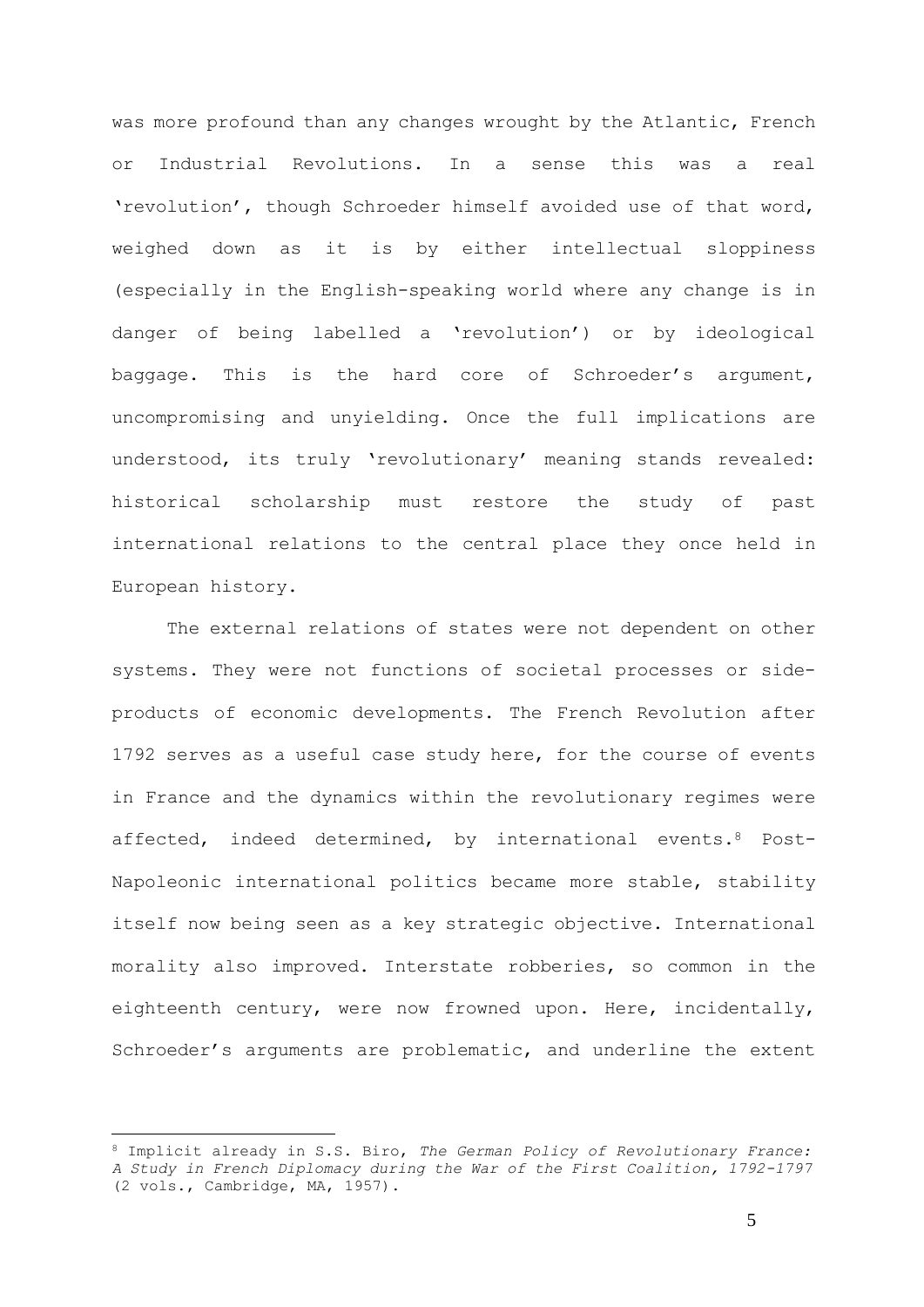to which his own reading of the Vienna settlement forms a sort of Procrustean bed for earlier periods. Certainly, as Ragnhild Hatton and others have sought to demonstrate, notions of a 'Society of Europe', underpinned by understandings of what would later be called collective security, were highly developed before 1815.9

If Schroeder was conversant with International Relations theories, he nevertheless had his own quite distinct definition of an international system. It was filtered, it seems, through Michael Oakeshott's ideas about constituent practices of politics.<sup>10</sup> In this manner, Schroeder developed the idea of 'shared rules' and 'collective understandings' about the conduct of international politics as the determinants of a 'system'.<sup>11</sup> This is the key to the Schroederian 'systemic approach', which makes it simultaneously less rigid and yet more resilient than, perhaps, many standard IR concepts; and in this it may well prove to be more fruitful for historians and political scientists alike. In essence, it is people who make any system work; and 'the international system changes when enough persons change their minds about it.'<sup>12</sup>

So far, so good. The necessity of 'systemic analysis' is easy to stipulate. Its practical application is more difficult to accomplish. It is worth noting that Schroeder himself was less

<sup>9</sup> See R. Hatton, *War and Peace, 1680-1720: An Inaugural Lecture delivered on 1 May, 1969* (London, 1969); also M.S. Anderson, *The Rise of Modern Diplomacy, 1450-1919* (London, 1993), 219-35 *et passim*. <sup>10</sup> M. Oakeshott, *On Human Conduct* (Oxford, 1975). 11. P.W. Schroeder, '"System" and Systemic Thinking in International History', *International History Review* xv, 1 (1993), here esp. 133-34. <sup>12</sup>. Ibid., 134.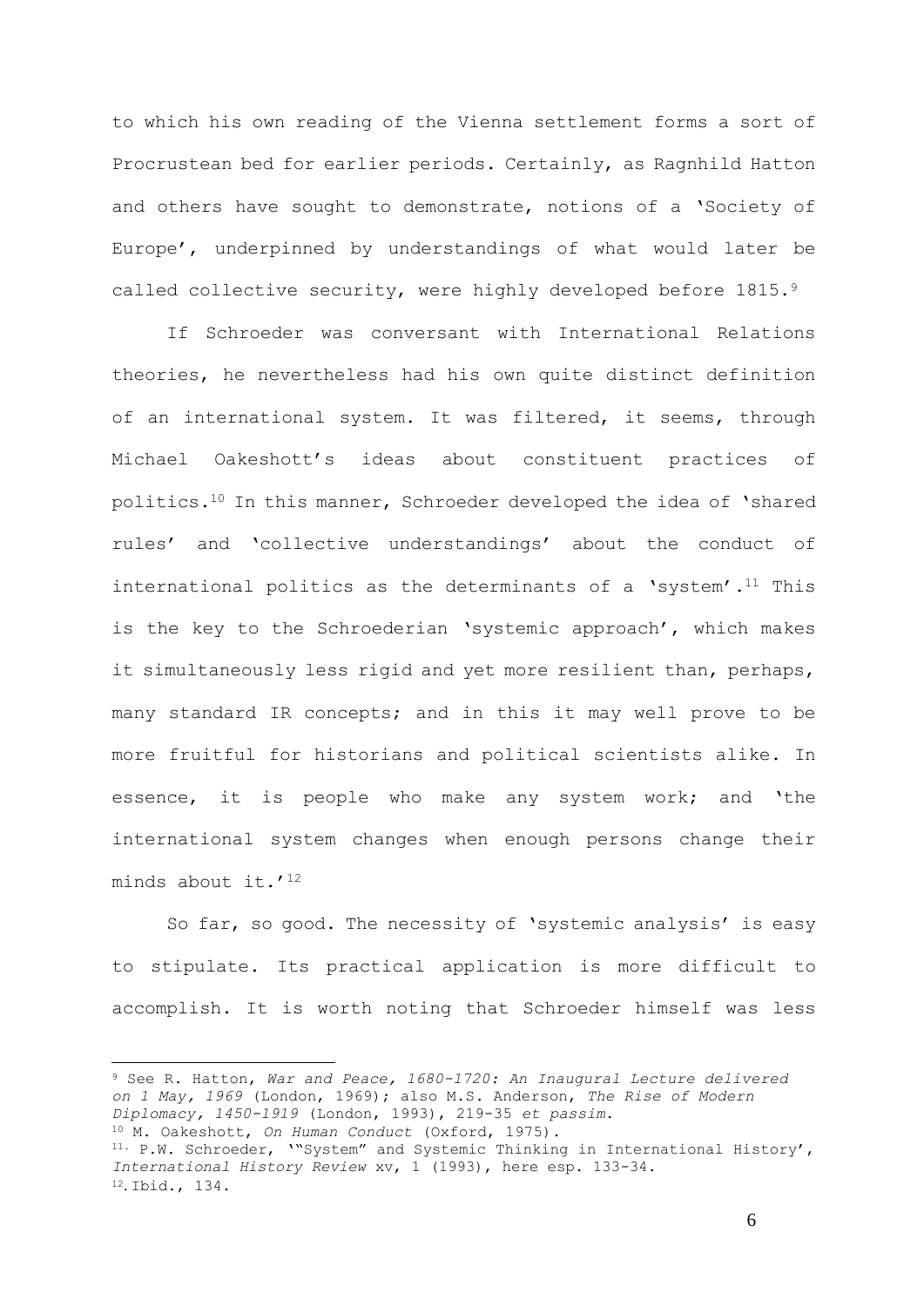interested in examining how change came about, and, even more so, that he was by no means consistent in his analytical approach even within the same work. Thus, in the introduction to *Transformation of European Politics*, he defined his version of systemic analysis as

simply a consistent attempt to determine not only how the game of international politics turned out and how the decisions, policies, and actions of individual states led to that outcome, but also how these individual policies and actions were shaped and limited by the shared rules and understandings, and how these collective understandings were in turn challenged and altered … by violations or different versions of the rules.

Only consideration of this kind of systemic analysis, Schroeder contended, could reveal 'the restraints and possibilities which … the prevailing "system" imposes.'<sup>13</sup> If this more supple understanding implied that historical scholarship consisted of some sort of parsing of the grammar of past international politics, Schroeder himself did not consistently adhere to it. When discussing the effects of the Peace of Paris of 30 May 1814 and the gradual emergence of a post-Napoleonic international constellation, for instance, he referred to the 'system's *members* … consist[ing] of two world powers, more invulnerable than ever; three major Continental powers, distinctly weaker and more vulnerable; and a host of smaller intermediary bodies.'<sup>14</sup> This appears no longer to be a system defined as a category of thought and action, but rather a real-world phenomenon.

7

<sup>13</sup> Schroeder, *Transformation of European Politics,* xii-xiii.

 $14$  Ibid., 515-16 (my emphasis).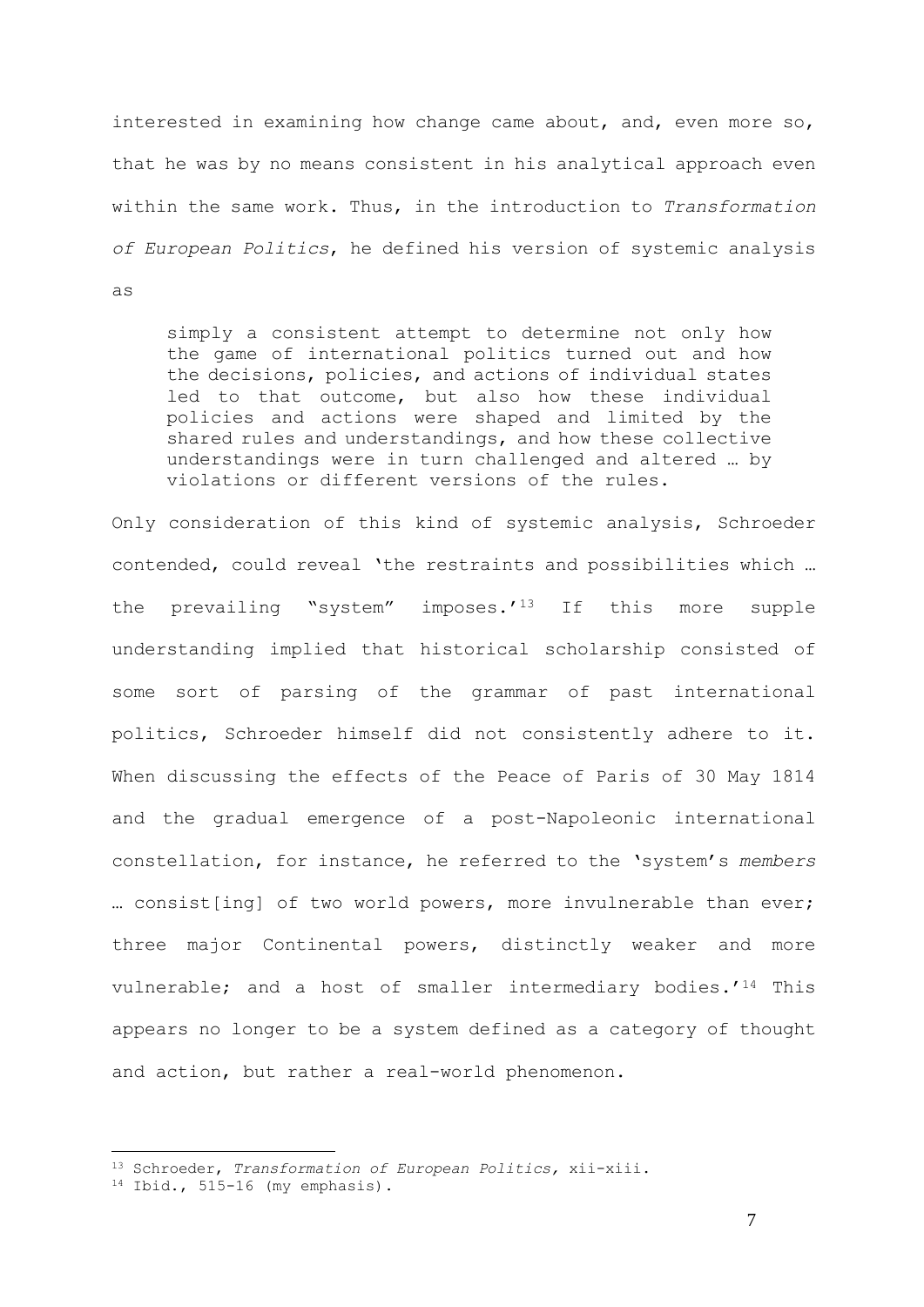By the same token, his important theory of 'buffer-states' as a form of shock-absorbers between the great powers implies that the system itself was real and material.<sup>15</sup> Furthermore, Schroeder frequently could not resist the urge to chide some governments – more often than not British ones - for pursuing a course of action that did not conform with the system.<sup>16</sup> Contemporary diplomatists, such as Friedrich von Gentz, Metternich's *amanuensis*, regarded Britain as '*le pivot de la fédération Européenne*', as constituted after the fall of Napoleon.<sup>17</sup> Not so Paul Schroeder, for whom she occupied a 'special, eccentric position in the European states system', and that circumstance continually caused him problems.<sup>18</sup> It was almost as if he viewed the nineteenth-century international landscape from the windows of the Ballhausplatz.

This implicit neo-Metternichian perspective relates to another, at least to this writer's mind, problematic aspect of Schroeder's systemic approach. His emphasis on prudence and his praise for restraint against aggression are implicit value judgments. However laudable these virtues might be (and who could disagree that they are laudable?), they allow moral categories to slip into scholarly analysis by the backdoor. Any account that

<sup>&</sup>lt;sup>15</sup> Id., 'The Lost Intermediaries: The Impact of 1870 on the European System', *International History Review* vi, 1 (1984), 1-27.

<sup>16</sup> See his vituperation of George Canning's policy, *Transformation of European Politics*, 644, and idem, 'A Mild Rejoinder', *American Historical Review* xcvii, 3 (1992), 733.

<sup>17.</sup>Memo. Gentz, 'Considerations sur le systême politique actuellement établié en Europe [1818]', in A. Prokesch-Osten (ed.), *Dépêches Inédites de Chevalier de Gentz aux Hospodar de Valachie pour servir à l'histoire de la politique Européenne (1813 à 1828)* (3 vols., Paris, 1877)i, 364.

<sup>18</sup> P.W. Schroeder, 'Old Wine in Old Bottles: Recent Contributions to British Foreign Policy and European International Politics, 1789-1848', *Journal of British Studies* xxvi, 1 (1987), 9.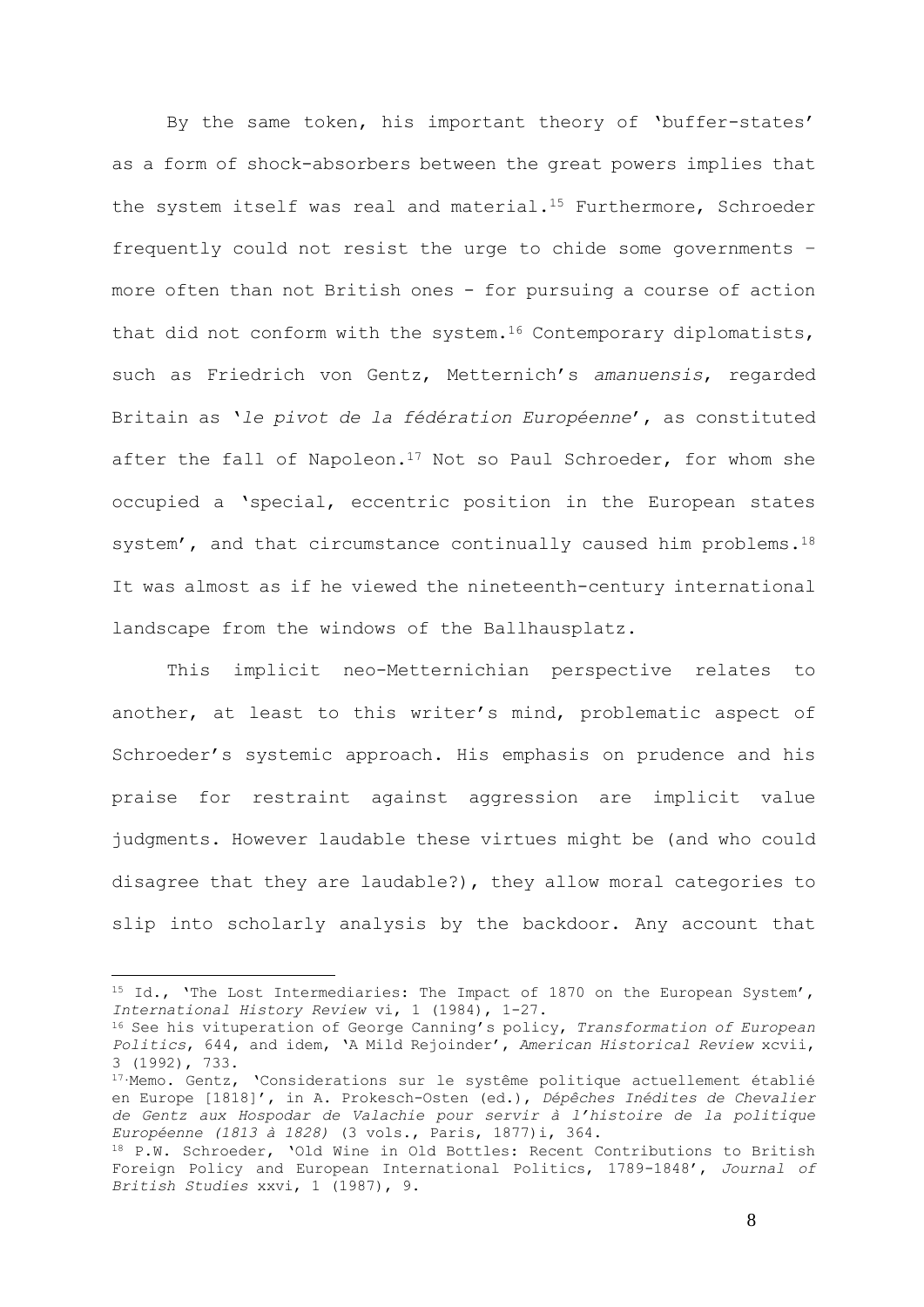rests on a dichotomy of aggression and moderation invites the treatment of history as a morality tale because politics and morality are not differentiated. In this manner, restraint becomes simultaneously an analytical device and a moral category of judgment. Like Gibbon, but not as explicitly as he, Schroeder focuses on the 'political virtues of prudence and courage'.<sup>19</sup> It reinforces the often moral tone of his assessments. It lends them a special power. But it also encourages his tendency towards vituperation whenever individual powers are seen to have deviated from the correct, for system-conforming, course of action.

There is also a degree of inconsistency in the treatment of the balance of power. At one level Schroeder baulks at the often unthinking and uncomprehending use of the term by historians. Yet the term had a very precise meaning for a whole generation of diplomats and statesmen, for whom it stood for the territorial balance arrived at in 1815. Indeed, Schroeder himself is compelled by the force of his own analysis repeatedly to return to the notion of a balance.<sup>20</sup> His concern with the workings of the system also makes him treat states as if they were single entities, rather like 'black boxes'<sup>21</sup>, hermetically sealed against their

<sup>19</sup> Edward Gibbon, *The Decline and Fall of the Roman Empire*, ed. J. B. Bury (7 vols., Cambridge, 1896-1902) iv, 160-1.

<sup>20</sup> Schroeder, *Transformation of European Politics*, 578-9.

<sup>21</sup> See Zara Steiner's perceptive comments (though not addressed at Paul Schroeder), id., 'On Writing International History: Chaps, Maps and Much More', *International Affairs* lxxiii, 3 (1997), 536. This habit is also very marked in other essays by Paul Schroeder, e.g., 'World War One as Galloping Gertie: A Reply to Joachim Remak', *Journal of Modern History* xliv, 3 (1972),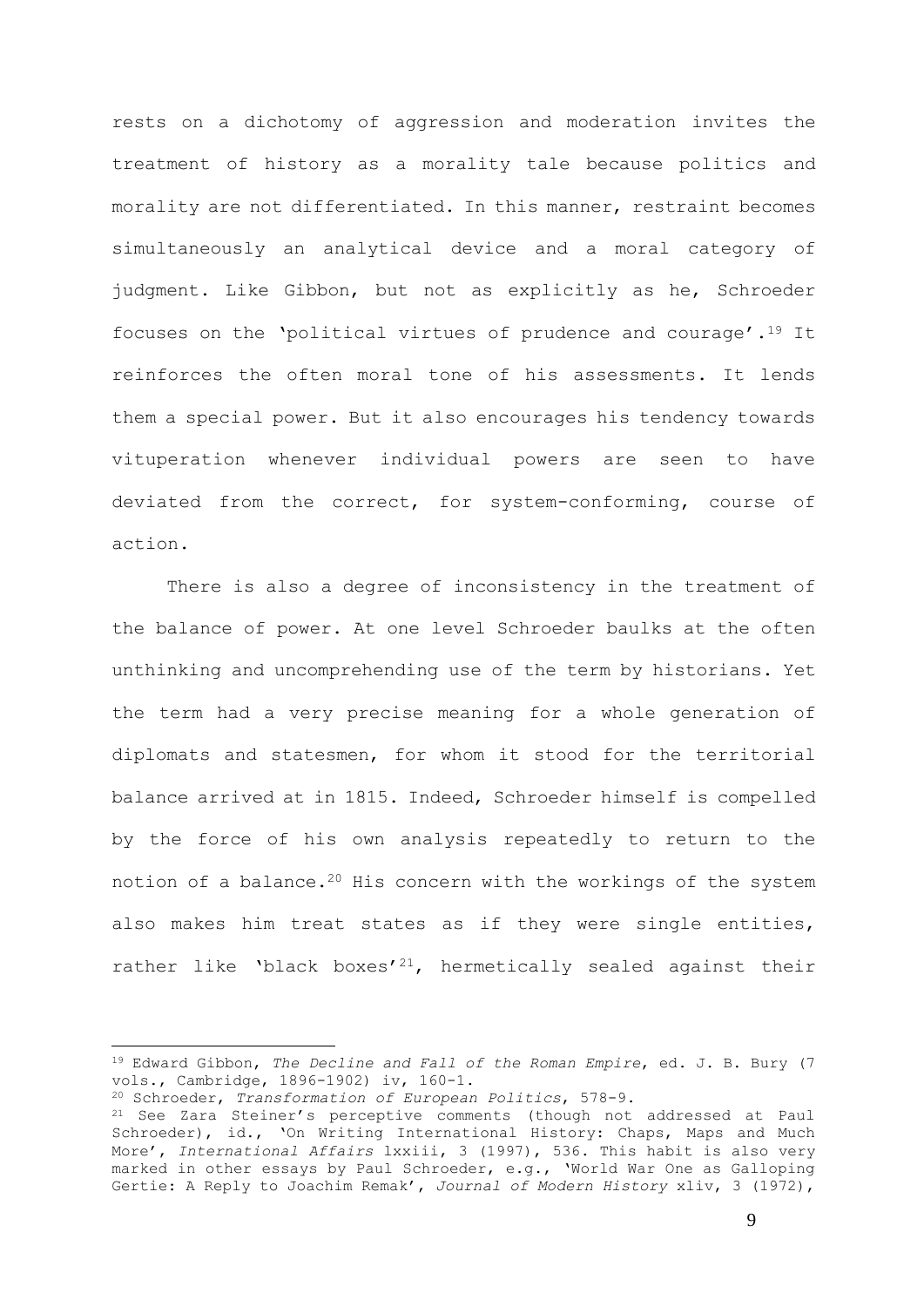surroundings but somehow interacting with them by some mysterious process. What is needed is 'a language and terminology which reflects more accurately the realities of power, influence and responsibility'<sup>22</sup> inside these black boxes; and of this language Schroeder had an insufficient command. Political history, and international history more especially, is saturated with human agency. To develop the techniques needed would, ironically, equip the historian also to appreciate the 'political virtues of prudence and courage' without turning the writing of history into a morality tale.

In so far as Schroeder' systemic approach is feasible, it is so principally because it is circumscribed by the geographical limitations of Europe. The truly European range of his work is one of its undoubted strengths, even though, in practice, Central European developments tend to be prioritized, unsurprisingly, perhaps, given the regional focus of Schroeder's own research interests.<sup>23</sup>

There is an unspoken assumption at work in his work that the 'shared rules and understandings' that underpinned the European system had global application. That assumption is never really tested, however. Nor did Schroeder probe its implications for the

<sup>319-</sup>45, and 'Munich and the British Tradition', *Historical Journal* xix, 1 (1976), 223-43.

<sup>22</sup> D.C. Watt, 'Personalities', unpublished paper, Conference in Honour of D.C. Watt, London School of Economics, 28-30 June 1993, fol. 3.

<sup>23</sup> P.W. Schroeder, "The 19th-century International System: Changes in the Structure", *World Politics* xxxix, 1 (1986), 1-26. For an important critique stressing *inter alia* the importance of temporal categories for systems, see J. Black and H. Kleinschmidt, 'Schroeder Reconsidered or the Limitations of the Systems Approach', *Diplomacy & Statecraft* xi, 1 (2000), 257-70.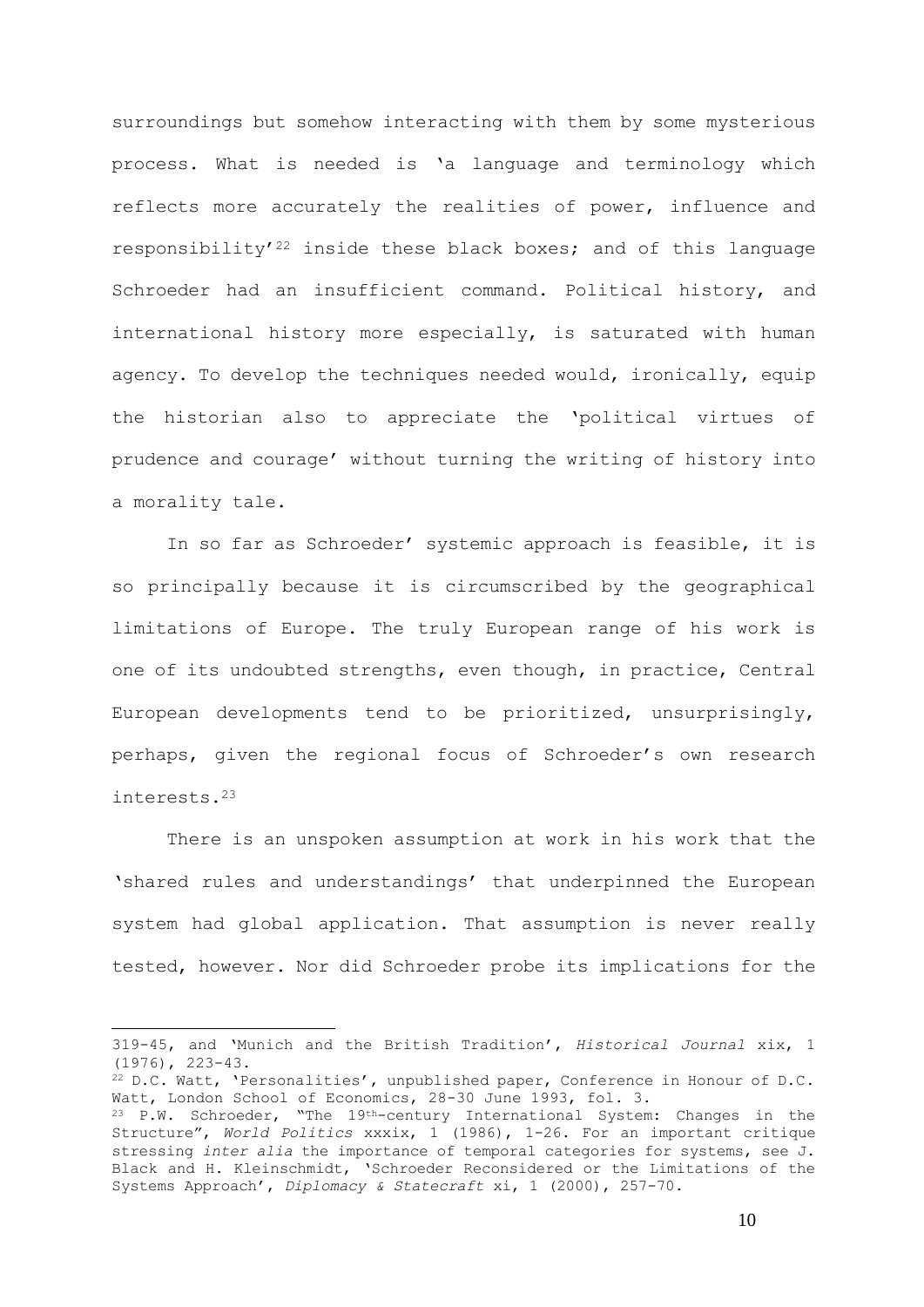viability of his thesis of a dual Anglo-Russian hegemony that supported the Vienna equilibrium. His assertion that the two powers 'left each other alone in their respective spheres' is an elegant way of skirting over some awkward analytical problems. Anglo-Russian relations outside Europe were far from passive. They were characterized by their own dynamic of containment and expansion, focused on two key geostrategic points, the Turkish Straits and their terrestrial equivalent, the Khyber Pass in Central Asia. It did not preclude intermittent cooperation if the stability of Europe was at stake, for instance at the turn of 1825-6 in connection with the Greek question. But neither then, nor during the later Mehmed Ali and Rhine crises was it a case of two hegemonic powers colluding to maintain leadership in their respective spheres.<sup>24</sup> The logical corollary to this would have been a general understanding on Central Asian affairs, as proposed by the Russian foreign minister, Count Nesselrode.<sup>25</sup> This never happened.

\*\*\*

Lest I be accused of having indulged in Beckmesser-like pedantry, the above is intended to acknowledge the ambitious intellectual scope of Paul Schroeder's conceptualization of international

<sup>24.</sup>Schroeder, *Transformation*, 740.

<sup>25.</sup>For Nesselrode's '*théorie des tampons*', see J. Hurewitz (ed.), *The Middle East and North Africa in World Politics: A Documentary Record* (2 vols., New York, 2nd ed. 1975-79) i, 281; H.N. Ingle, *Nesselrode and the Russian Rapprochement with Britain, 1836-1844* (Berkeley, CA, 1976). For Schroeder's critique of British policy in Central Asia see *Transformation*, esp. 761-62.